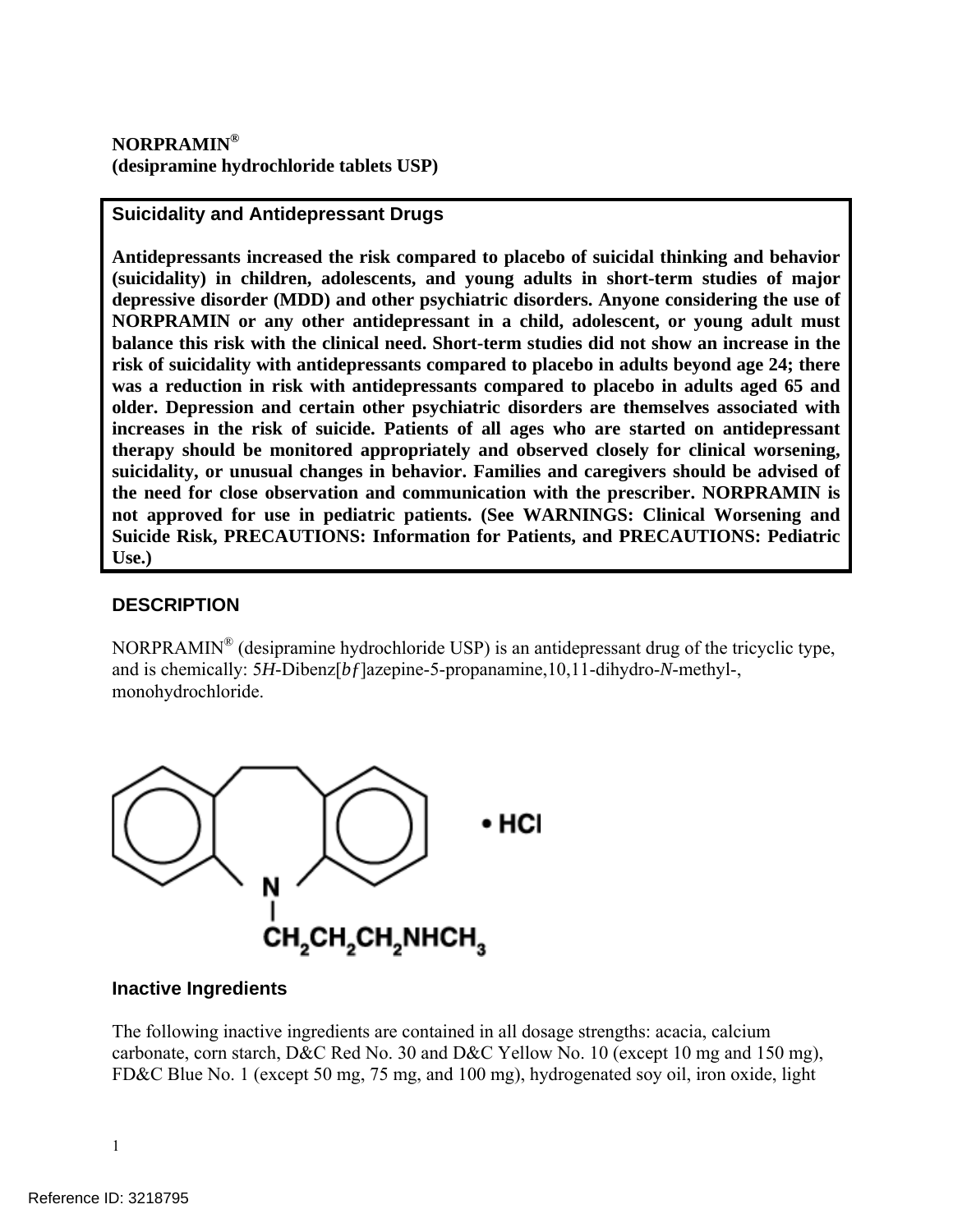mineral oil, magnesium stearate, mannitol, polyethylene glycol 8000, pregelatinized corn starch, sodium benzoate (except 150 mg), sucrose, talc, titanium dioxide, and other ingredients.

# **CLINICAL PHARMACOLOGY**

# **Mechanism of Action**

Available evidence suggests that many depressions have a biochemical basis in the form of a relative deficiency of neurotransmitters such as norepinephrine and serotonin. Norepinephrine deficiency may be associated with relatively low urinary 3-methoxy-4-hydroxyphenyl glycol (MHPG) levels, while serotonin deficiencies may be associated with low spinal fluid levels of 5 hydroxyindoleacetic acid.

While the precise mechanism of action of the tricyclic antidepressants is unknown, a leading theory suggests that they restore normal levels of neurotransmitters by blocking the re-uptake of these substances from the synapse in the central nervous system. Evidence indicates that the secondary amine tricyclic antidepressants, including NORPRAMIN, may have greater activity in blocking the re-uptake of norepinephrine. Tertiary amine tricyclic antidepressants, such as amitriptyline, may have greater effect on serotonin re-uptake.

NORPRAMIN is not a monoamine oxidase inhibitor (MAOI) and does not act primarily as a central nervous system stimulant. It has been found in some studies to have a more rapid onset of action than imipramine. Earliest therapeutic effects may occasionally be seen in 2 to 5 days, but full treatment benefit usually requires 2 to 3 weeks to obtain.

## **Metabolism**

Tricyclic antidepressants, such as desipramine hydrochloride, are rapidly absorbed from the gastrointestinal tract. Tricyclic antidepressants or their metabolites are to some extent excreted through the gastric mucosa and reabsorbed from the gastrointestinal tract. Desipramine is metabolized in the liver, and approximately 70% is excreted in the urine.

The rate of metabolism of tricyclic antidepressants varies widely from individual to individual, chiefly on a genetically determined basis. Up to a 36-fold difference in plasma level may be noted among individuals taking the same oral dose of desipramine. The ratio of 2 hydroxydesipramine to desipramine may be increased in the elderly, most likely due to decreased renal elimination with aging.

Certain drugs, particularly the psychostimulants and the phenothiazines, increase plasma levels of concomitantly administered tricyclic antidepressants through competition for the same metabolic enzyme systems. Concurrent administration of cimetidine and tricyclic antidepressants can produce clinically significant increases in the plasma concentrations of the tricyclic antidepressants. Conversely, decreases in plasma levels of the tricyclic antidepressants have been reported upon discontinuation of cimetidine, which may result in the loss of the therapeutic efficacy of the tricyclic antidepressant. Other substances, particularly barbiturates and alcohol,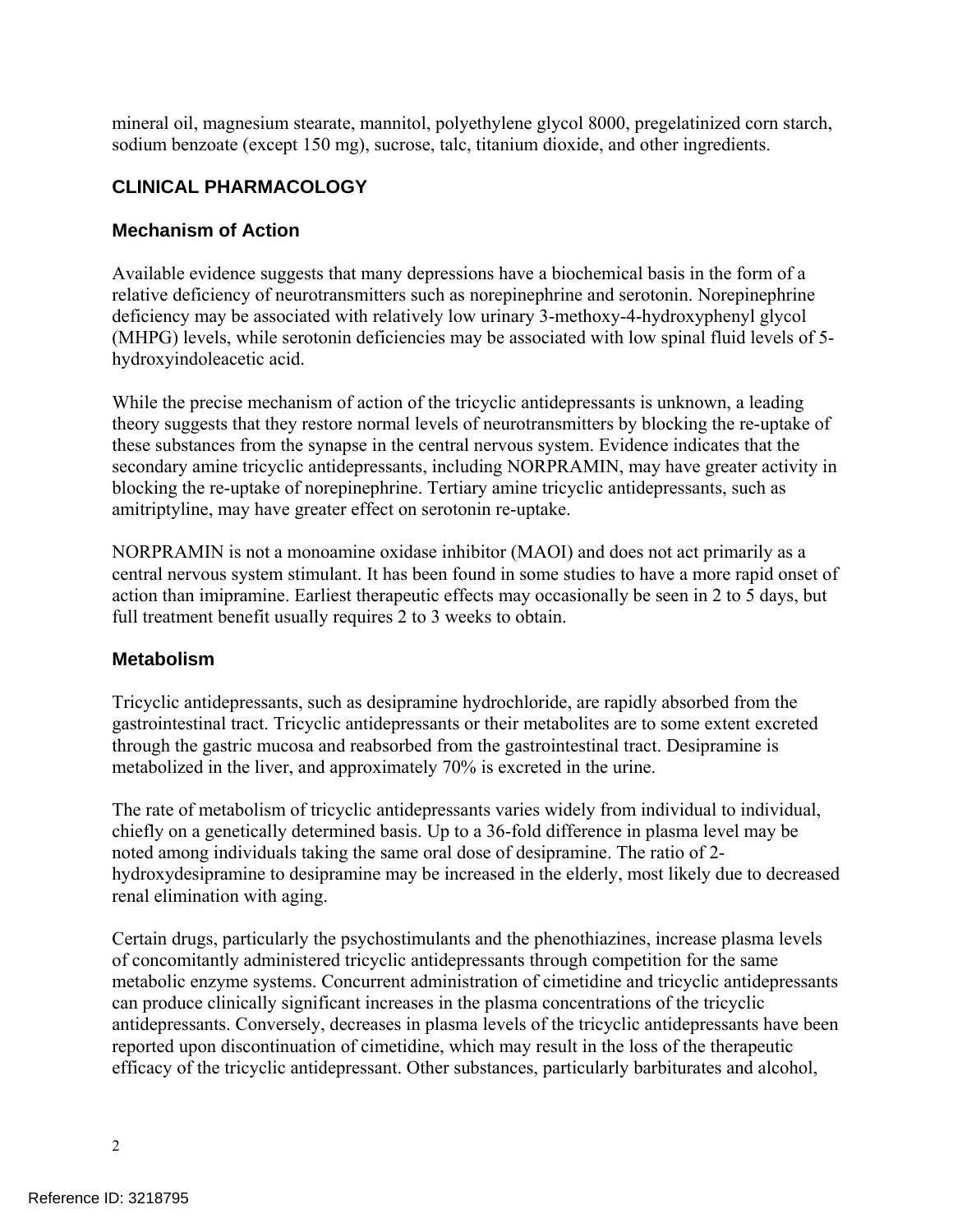induce liver enzyme activity and thereby reduce tricyclic antidepressant plasma levels. Similar effects have been reported with tobacco smoke.

Research on the relationship of plasma level to therapeutic response with the tricyclic antidepressants has produced conflicting results. While some studies report no correlation, many studies cite therapeutic levels for most tricyclics in the range of 50 to 300 nanograms per milliliter. The therapeutic range is different for each tricyclic antidepressant. For desipramine, an optimal range of therapeutic plasma levels has not been established.

# **INDICATIONS AND USAGE**

NORPRAMIN is indicated for the treatment of depression.

# **CONTRAINDICATIONS**

The use of MAOIs intended to treat psychiatric disorders with NORPRAMIN or within 14 days of stopping treatment with NORPRAMIN is contraindicated because of an increased risk of serotonin syndrome. The use of NORPRAMIN within 14 days of stopping an MAOI intended to treat psychiatric disorders is also contraindicated (see WARNINGS and DOSAGE AND ADMINISTRATION).

Starting NORPRAMIN in a patient who is being treated with MAOIs such as linezolid or intravenous methylene blue is also contraindicated because of an increased risk of serotonin syndrome (see WARNINGS and DOSAGE AND ADMINISTRATION).

NORPRAMIN is contraindicated in the acute recovery period following myocardial infarction. It should not be used in those who have shown prior hypersensitivity to the drug. Cross-sensitivity between this and other dibenzazepines is a possibility.

# **WARNINGS**

# **Clinical Worsening and Suicide Risk**

Patients with major depressive disorder (MDD), both adult and pediatric, may experience worsening of their depression and/or the emergence of suicidal ideation and behavior (suicidality) or unusual changes in behavior, whether or not they are taking antidepressant medications, and this risk may persist until significant remission occurs. Suicide is a known risk of depression and certain other psychiatric disorders, and these disorders themselves are the strongest predictors of suicide. There has been a long-standing concern, however, that antidepressants may have a role in inducing worsening of depression and the emergence of suicidality in certain patients during the early phases of treatment. Pooled analyses of short-term placebo-controlled trials of antidepressant drugs (selective serotonin reuptake inhibitors [SSRIs] and others) showed that these drugs increase the risk of suicidal thinking and behavior (suicidality) in children, adolescents, and young adults (ages 18-24) with major depressive disorder (MDD) and other psychiatric disorders. Short-term studies did not show an increase in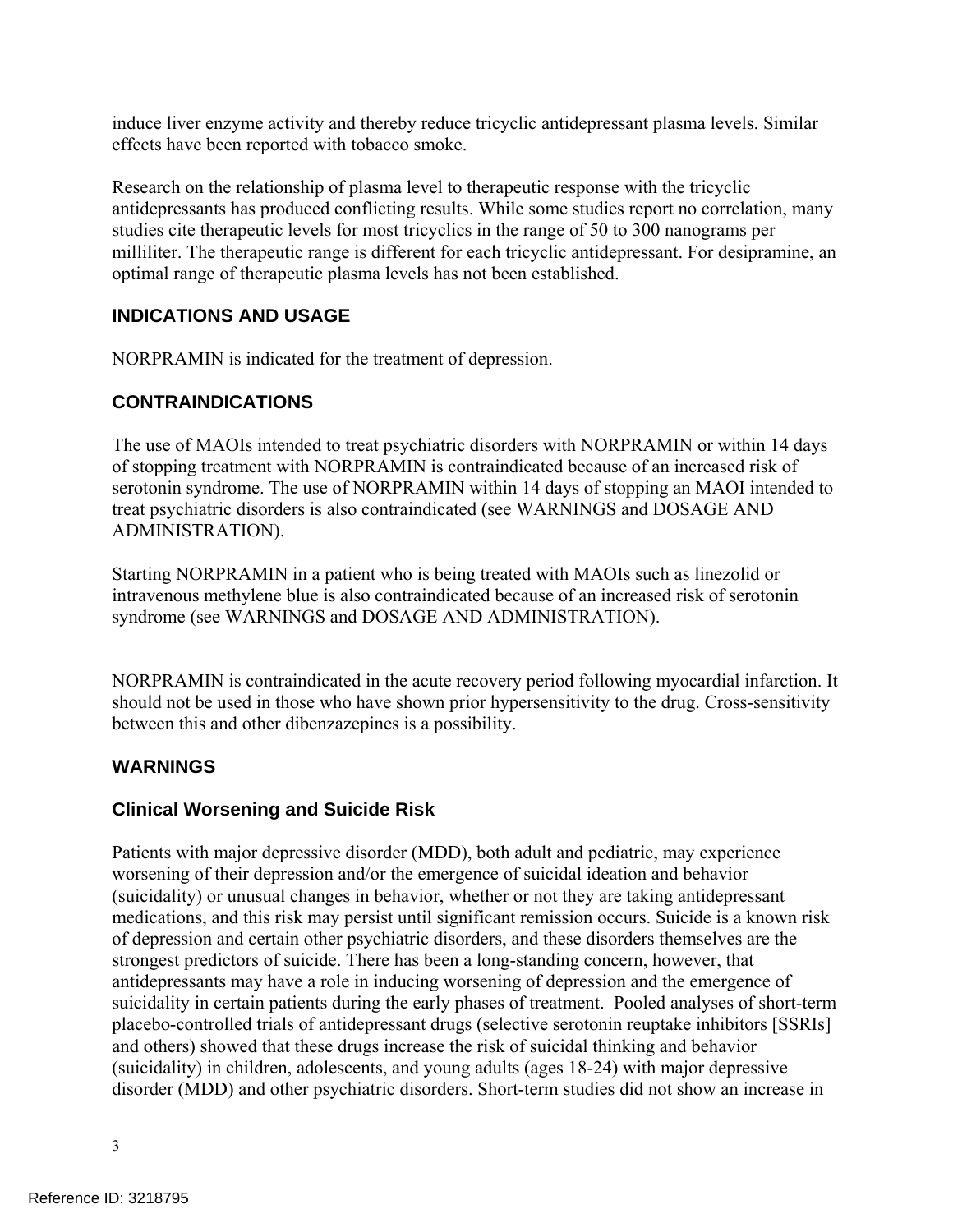the risk of suicidality with antidepressants compared to placebo in adults beyond age 24; there was a reduction with antidepressants compared to placebo in adults aged 65 and older.

The pooled analyses of placebo-controlled trials in children and adolescents with MDD, obsessive compulsive disorder (OCD), or other psychiatric disorders included a total of 24 shortterm trials of 9 antidepressant drugs in over 4400 patients. The pooled analyses of placebocontrolled trials in adults with MDD or other psychiatric disorders included a total of 295 shortterm trials (median duration of 2 months) of 11 antidepressant drugs in over 77,000 patients. There was considerable variation in risk of suicidality among drugs, but a tendency toward an increase in the younger patients for almost all drugs studied. There were differences in absolute risk of suicidality across the different indications, with the highest incidence in MDD. The risk differences (drug vs placebo), however, were relatively stable within age strata and across indications. These risk differences (drug-placebo difference in the number of cases of suicidality per 1000 patients treated) are provided in Table 1.

| <b>Table 1</b>   |                                                                                              |
|------------------|----------------------------------------------------------------------------------------------|
| <b>Age Range</b> | <b>Drug-Placebo Difference in Number of</b><br><b>Cases of Suicidality per 1000 Patients</b> |
|                  | <b>Treated</b>                                                                               |
|                  | <b>Increases Compared to Placebo</b>                                                         |
| < 18             | 14 additional cases                                                                          |
| 18-24            | 5 additional cases                                                                           |
|                  | Decreases Compared to Placebo                                                                |
| $25 - 64$        | 1 fewer case                                                                                 |
| $\geq 65$        | 6 fewer cases                                                                                |

No suicides occurred in any of the pediatric trials. There were suicides in the adult trials, but the number was not sufficient to reach any conclusion about drug effect on suicide.

It is unknown whether the suicidality risk extends to longer-term use, i.e., beyond several months. However, there is substantial evidence from placebo-controlled maintenance trials in adults with depression that the use of antidepressants can delay the recurrence of depression.

 **of dose changes, either increases or decreases. All patients being treated with antidepressants for any indication should be monitored appropriately and observed closely for clinical worsening, suicidality, and unusual changes in behavior, especially during the initial few months of a course of drug therapy, or at times** 

The following symptoms, anxiety, agitation, panic attacks, insomnia, irritability, hostility, aggressiveness, impulsivity, akathisia (psychomotor restlessness), hypomania, and mania, have been reported in adult and pediatric patients being treated with antidepressants for major depressive disorder as well as for other indications, both psychiatric and nonpsychiatric. Although a causal link between the emergence of such symptoms and either the worsening of depression and/or the emergence of suicidal impulses has not been established, there is concern that such symptoms may represent precursors to emerging suicidality.

4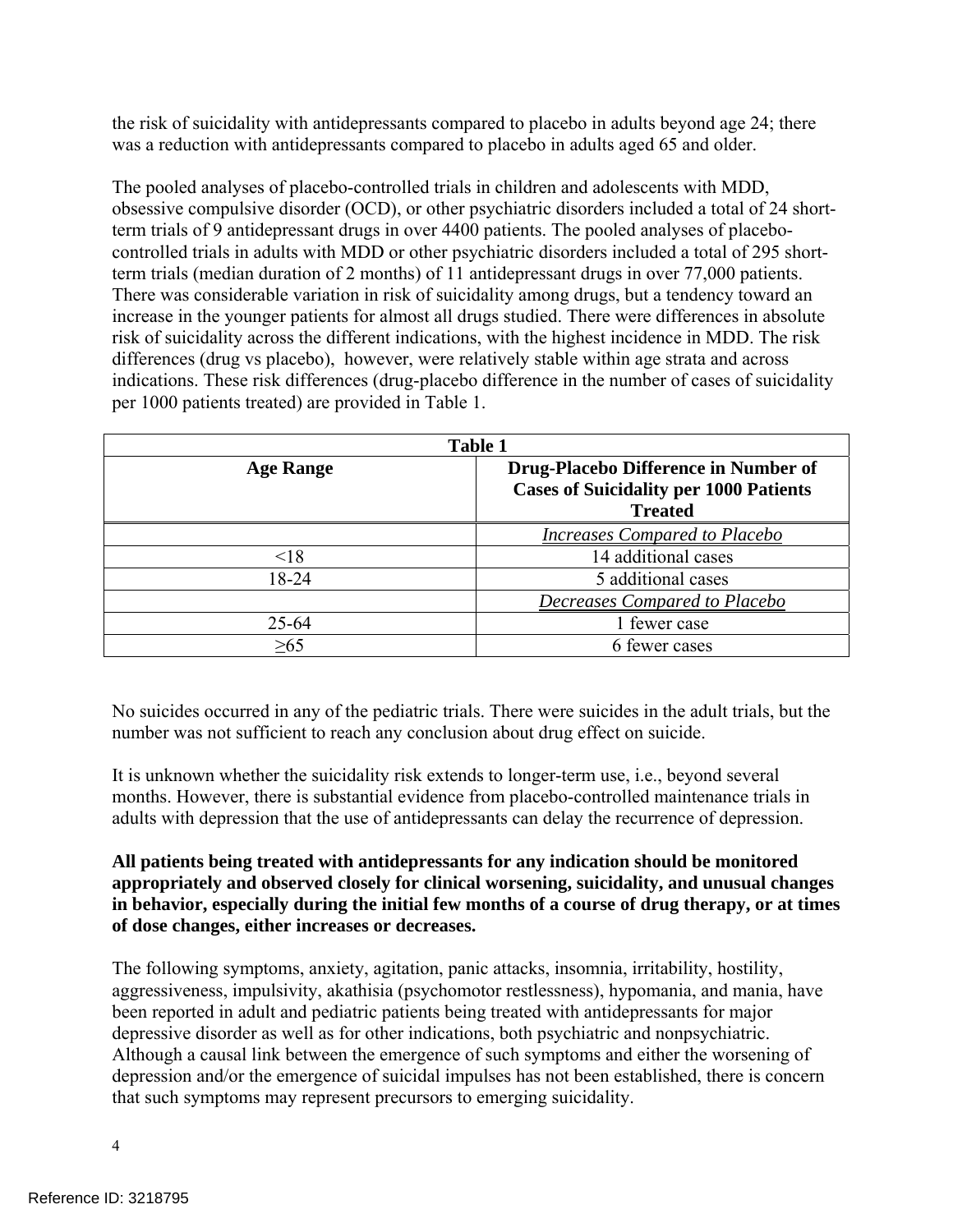Consideration should be given to changing the therapeutic regimen, including possibly discontinuing the medication, in patients whose depression is persistently worse, or who are experiencing emergent suicidality or symptoms that might be precursors to worsening depression or suicidality, especially if these symptoms are severe, abrupt in onset, or were not part of the patient's presenting symptoms.

**Families and caregivers of patients being treated with antidepressants for major depressive disorder or other indications, both psychiatric and nonpsychiatric, should be alerted about the need to monitor patients for the emergence of agitation, irritability, unusual changes in behavior, and the other symptoms described above, as well as the emergence of suicidality, and to report such symptoms immediately to health care providers. Such monitoring should include daily observation by families and caregivers.** Prescriptions for NORPRAMIN should be written for the smallest quantity of tablets consistent with good patient management, in order to reduce the risk of overdose.

**Screening Patients for Bipolar Disorder:** A major depressive episode may be the initial presentation of bipolar disorder. It is generally believed (though not established in controlled trials) that treating such an episode with an antidepressant alone may increase the likelihood of precipitation of a mixed/manic episode in patients at risk for bipolar disorder. Whether any of the symptoms described above represent such a conversion is unknown. However, prior to initiating treatment with an antidepressant, patients with depressive symptoms should be adequately screened to determine if they are at risk for bipolar disorder; such screening should include a detailed psychiatric history, including a family history of suicide, bipolar disorder, and depression. It should be noted that NORPRAMIN is not approved for use in treating bipolar depression.

**Serotonin Syndrome:** The development of a potentially life-threatening serotonin syndrome has been reported with serotonin norepinephrine reuptake inhibitors (SNRIs) and SSRIs, including NORPRAMIN, alone but particularly with concomitant use of other serotonergic drugs (including triptans, tricyclic antidepressants, fentanyl, lithium, tramadol, tryptophan, buspirone, and St. John's Wort) and with drugs that impair metabolism of serotonin (in particular, MAOIs, both those intended to treat psychiatric disorders and also others, such as linezolid and intravenous methylene blue).

Serotonin syndrome symptoms may include mental status changes (e.g., agitation, hallucinations, delirium, and coma), autonomic instability (e.g., tachycardia, labile blood pressure, dizziness, diaphoresis, flushing, hyperthermia), neuromuscular changes (e.g., tremor, rigidity, myoclonus, hyperreflexia, incoordination), seizures, and/or gastrointestinal symptoms (e.g., nausea, vomiting, diarrhea). Patients should be monitored for the emergence of serotonin syndrome.

The concomitant use of NORPRAMIN with MAOIs intended to treat psychiatric disorders is contraindicated. NORPRAMIN should also not be started in a patient who is being treated with MAOIs such as linezolid or intravenous methylene blue. All reports with methylene blue that provided information on the route of administration involved intravenous administration in the dose range of 1 mg/kg to 8 mg/kg. No reports involved the administration of methylene blue by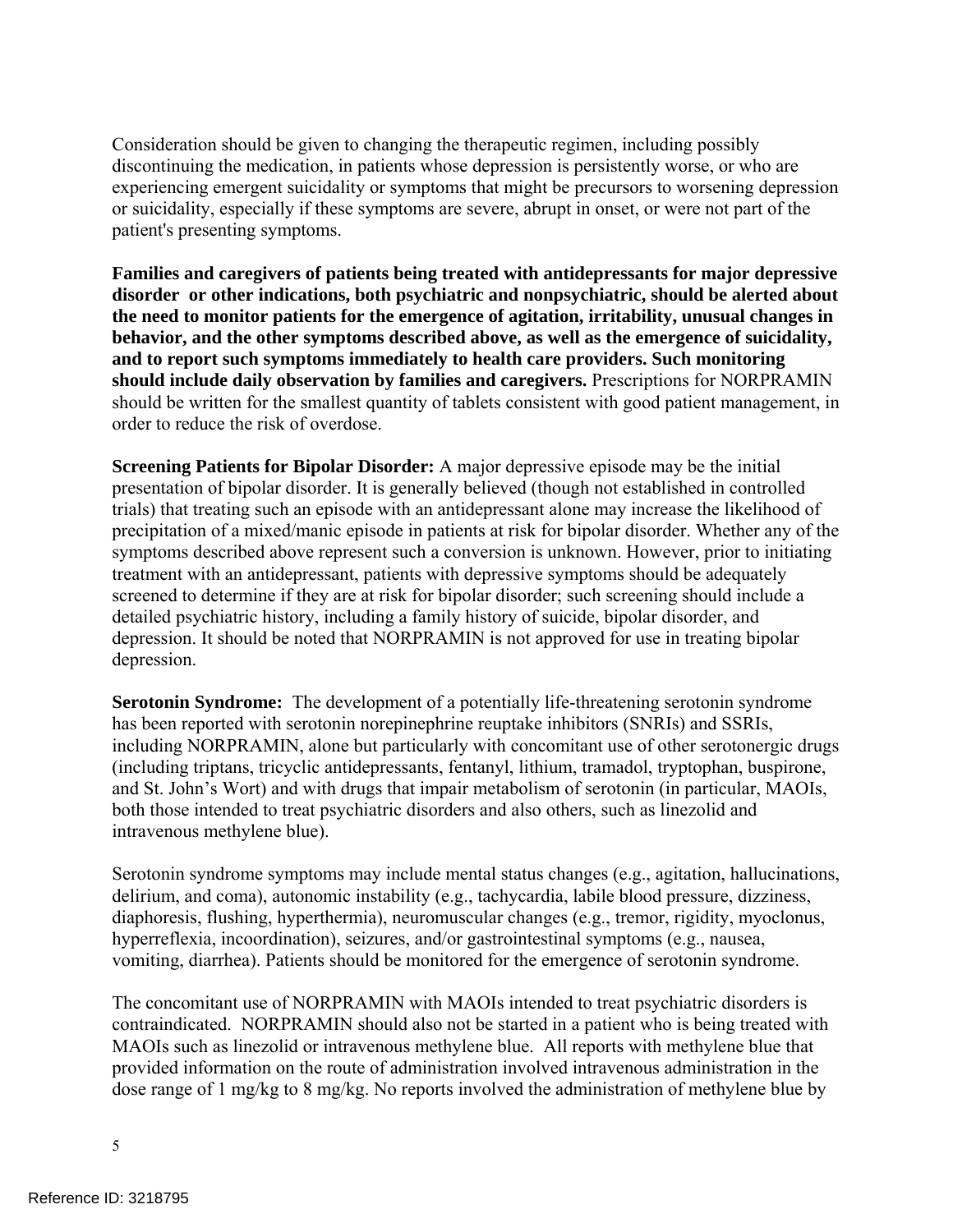other routes (such as oral tablets or local tissue injection) or at lower doses. There may be circumstances when it is necessary to initiate treatment with an MAOI such as linezolid or intravenous methylene blue in a patient taking NORPRAMIN. NORPRAMIN should be discontinued before initiating treatment with the MAOI (see CONTRAINDICATIONS and DOSAGE AND ADMINISTRATION).

If concomitant use of NORPRAMIN with other serotonergic drugs including triptans, tricyclic antidepressants, fentanyl, lithium, tramadol, buspirone, tryptophan, and St. John's Wort is clinically warranted, patients should be made aware of a potential increased risk for serotonin syndrome particularly during treatment initiation and dose increases.

Treatment with NORPRAMIN and any concomitant serotonergic agents should be discontinued immediately if the above events occur and supportive symptomatic treatment should be initiated.

# **General**

Extreme caution should be used when this drug is given in the following situations:

- a. In patients with cardiovascular disease, because of the possibility of conduction defects, arrhythmias, tachycardias, strokes, and acute myocardial infarction.
- b. In patients who have a family history of sudden death, cardiac dysrhythmias, or cardiac conduction disturbances.
- c. In patients with a history of urinary retention or glaucoma, because of the anticholinergic properties of the drug.
- d. In patients with thyroid disease or those taking thyroid medication, because of the possibility of cardiovascular toxicity, including arrhythmias.
- e. In patients with a history of seizure disorder, because this drug has been shown to lower the seizure threshold. Seizures precede cardiac dysrhythmias and death in some patients.

This drug is capable of blocking the antihypertensive effect of guanethidine and similarly acting compounds.

The patient should be cautioned that this drug may impair the mental and/or physical abilities required for the performance of potentially hazardous tasks such as driving a car or operating machinery.

In patients who may use alcohol excessively, it should be borne in mind that the potentiation may increase the danger inherent in any suicide attempt or overdosage.

# **Use in Pregnancy**

Safe use of NORPRAMIN during pregnancy and lactation has not been established; therefore, if it is to be given to pregnant patients, nursing mothers, or women of childbearing potential, the possible benefits must be weighed against the possible hazards to mother and child. Animal reproductive studies have been inconclusive.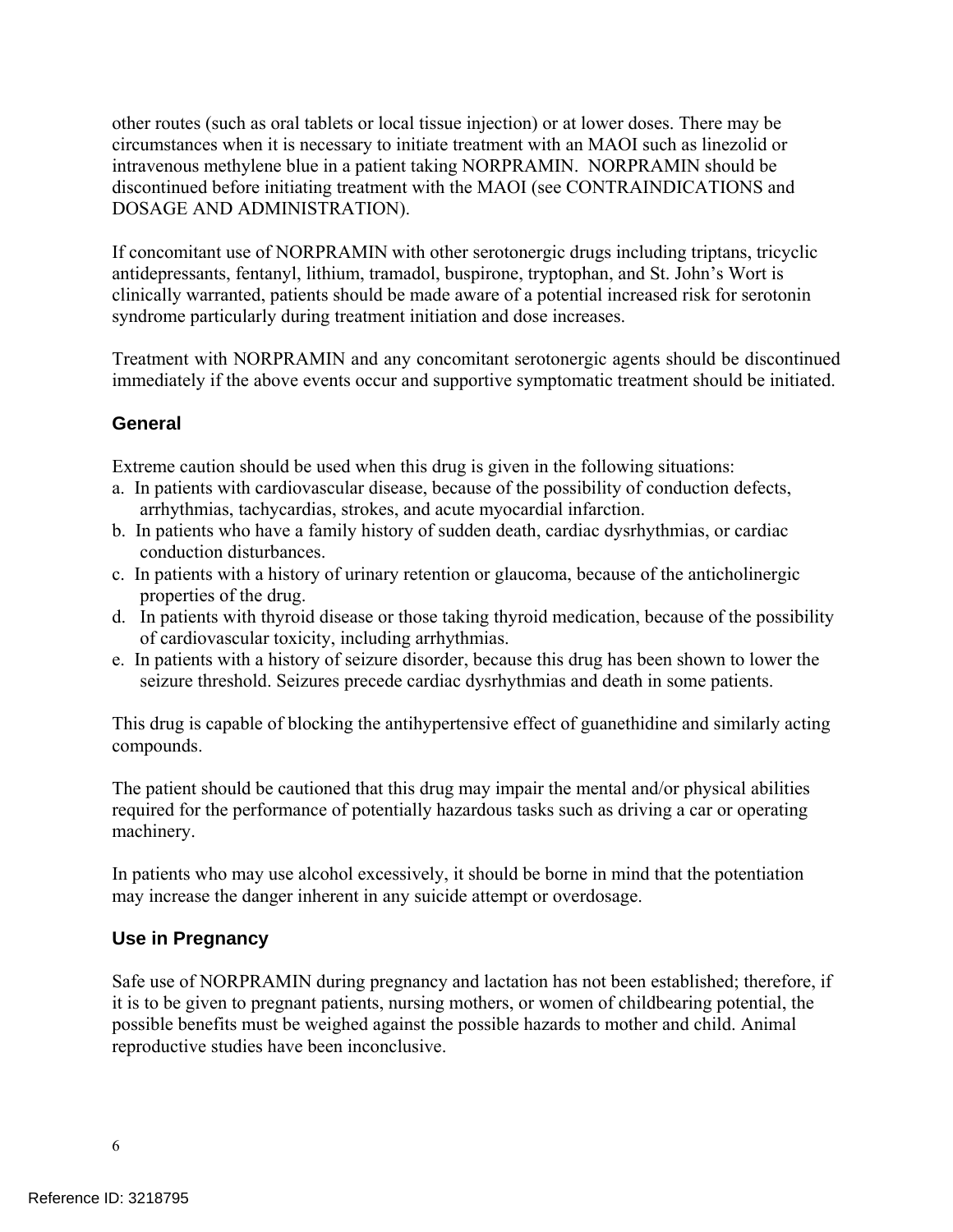## **Geriatric Use**

Clinical studies of NORPRAMIN did not include sufficient numbers of subjects aged 65 and over to determine whether they respond differently from younger subjects. Other reported clinical experience has not identified differences in responses between the elderly and younger patients. Lower doses are recommended for elderly patients. (See DOSAGE AND ADMINISTRATION.)

The ratio of 2-hydroxydesipramine to desipramine may be increased in the elderly, most likely due to decreased renal elimination with aging.

This drug is known to be substantially excreted by the kidney, and the risk of toxic reactions to this drug may be greater in patients with impaired renal function. Because elderly patients are more likely to have decreased renal function, care should be taken in dose selection, and it may be useful to monitor renal function.

NORPRAMIN use in the elderly has been associated with a proneness to falling as well as confusional states. (See ADVERSE REACTIONS.)

# **PRECAUTIONS**

## **Information for Patients**

Prescribers or other health professionals should inform patients, their families, and their caregivers about the benefits and risks associated with treatment with NORPRAMIN and should counsel them in its appropriate use. A patient Medication Guide about "Antidepressant Medicines, Depression and other Serious Mental Illnesses, and Suicidal Thoughts or Actions" is available for NORPRAMIN. The prescriber or health professional should instruct patients, their families, and their caregivers to read the Medication Guide and should assist them in understanding its contents. Patients should be given the opportunity to discuss the contents of the Medication Guide and to obtain answers to any questions they may have. The complete text of the Medication Guide is reprinted at the end of this document.

Patients should be advised of the following issues and asked to alert their prescriber if these occur while taking NORPRAMIN.

**Clinical Worsening and Suicide Risk**: Patients, their families, and their caregivers should be encouraged to be alert to the emergence of anxiety, agitation, panic attacks, insomnia, irritability, hostility, aggressiveness, impulsivity, akathisia (psychomotor restlessness), hypomania, mania, other unusual changes in behavior, worsening of depression, and suicidal ideation, especially early during antidepressant treatment and when the dose is adjusted up or down. Families and caregivers of patients should be advised to observe for the emergence of such symptoms on a day-to-day basis, since changes may be abrupt. Such symptoms should be reported to the patient's prescriber or health professional, especially if they are severe, abrupt in onset, or were not part of the patient's presenting symptoms. Symptoms such as these may be associated with an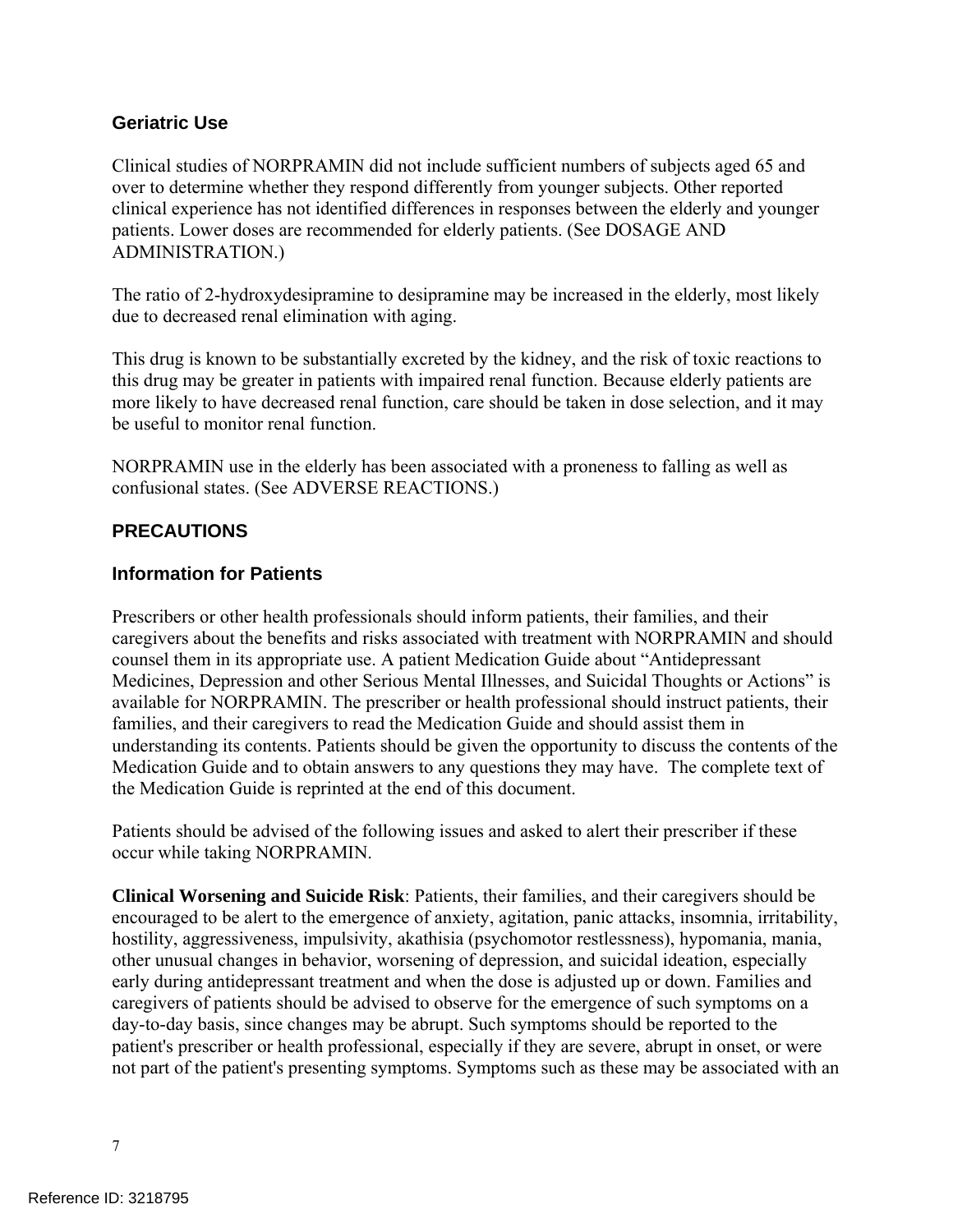increased risk for suicidal thinking and behavior and indicate a need for very close monitoring and possibly changes in the medication.

# **Pediatric Use**

Safety and effectiveness in the pediatric population have not been established (see BOX WARNING and WARNINGS-Clinical Worsening and Suicide Risk). Therefore, NORPRAMIN (desipramine hydrochloride) is not recommended for use in children.

Anyone considering the use of NORPRAMIN in a child or adolescent must balance the potential risks with the clinical need (see also ADVERSE REACTIONS-Cardiovascular).

# **General**

It is important that this drug be dispensed in the least possible quantities to depressed outpatients, since suicide has been accomplished with this class of drug (see WARNINGS-Clinical Worsening and Suicide Risk). Ordinary prudence requires that children not have access to this drug or to potent drugs of any kind; if possible, this drug should be dispensed in containers with child-resistant safety closures. Storage of this drug in the home must be supervised responsibly.

If serious adverse effects occur, dosage should be reduced or treatment should be altered. NORPRAMIN therapy in patients with manic-depressive illness may induce a hypomanic state after the depressive phase terminates.

The drug may cause exacerbation of psychosis in schizophrenic patients.

Both elevation and lowering of blood sugar levels have been reported.

Leukocyte and differential counts should be performed in any patient who develops fever and sore throat during therapy; the drug should be discontinued if there is evidence of pathologic neutrophil depression.

Clinical experience in the concurrent administration of ECT and antidepressant drugs is limited. Thus, if such treatment is essential, the possibility of increased risk relative to benefits should be considered.

This drug should be discontinued as soon as possible prior to elective surgery because of possible cardiovascular effects. Hypertensive episodes have been observed during surgery in patients taking desipramine hydrochloride.

## **Drug Interactions**

## Drugs Metabolized by P450 2D6.

The biochemical activity of the drug metabolizing isozyme cytochrome P450 2D6 (debrisoquin hydroxylase) is reduced in a subset of the Caucasian population (about 7% to 10% of Caucasians are so called "poor metabolizers"); reliable estimates of the prevalence of reduced P450 2D6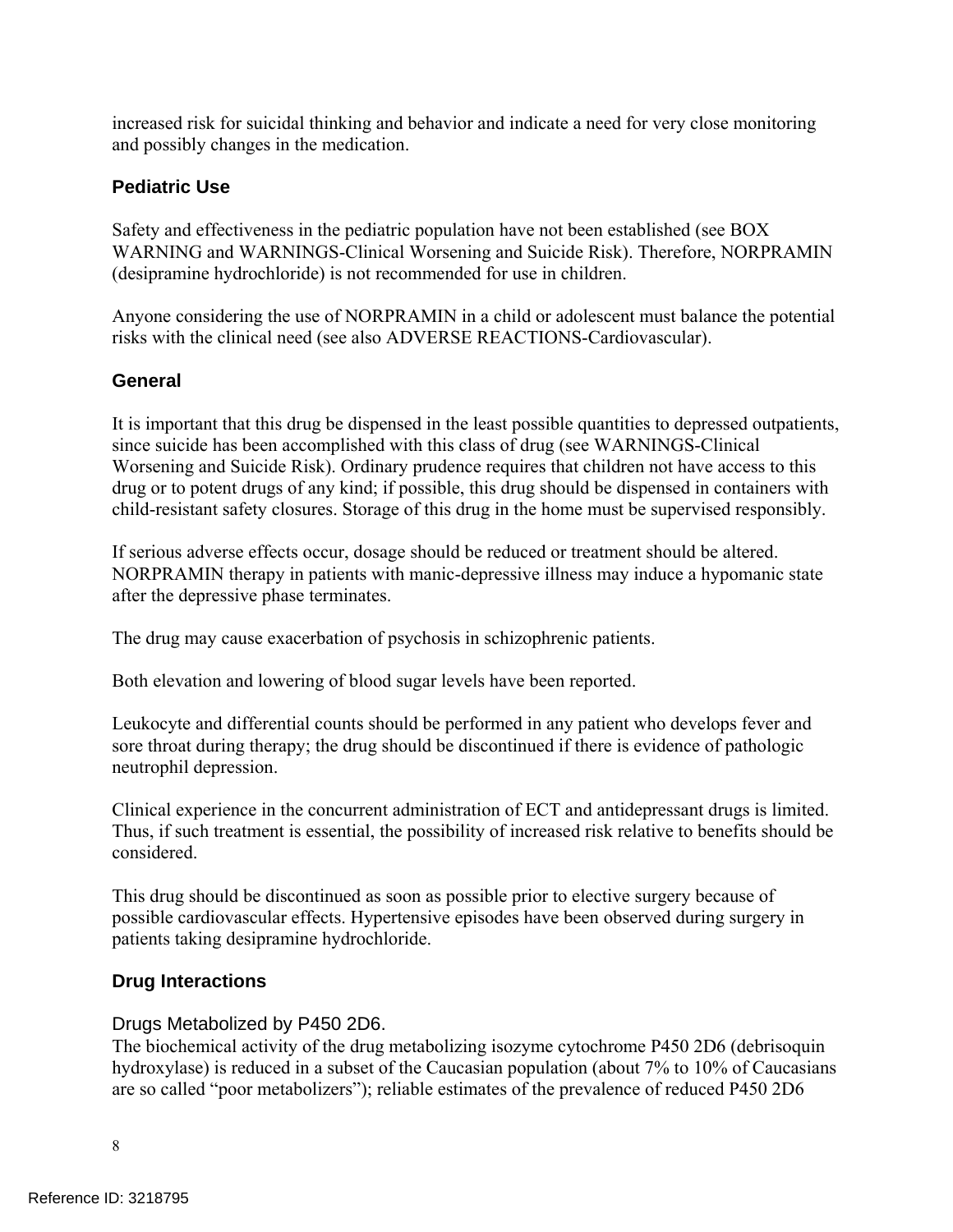isozyme activity among Asian, African and other populations are not yet available. Poor metabolizers have higher than expected plasma concentrations of tricyclic antidepressants (TCAs) when given usual doses. Depending on the fraction of drug metabolized by P450 2D6, the increase in plasma concentration may be small, or quite large (8 fold increase in plasma AUC of the TCA).

In addition, certain drugs inhibit the activity of this isozyme and make normal metabolizers resemble poor metabolizers. An individual who is stable on a given dose of TCA may become abruptly toxic when given one of these inhibiting drugs as concomitant therapy. The drugs that inhibit cytochrome P450 2D6 include some that are not metabolized by the enzyme (quinidine; cimetidine) and many that are substrates for P450 2D6 (many other antidepressants, phenothiazines, and the Type C antiarrhythmics propafenone and flecainide). While all the SSRIs, e.g., fluoxetine, sertraline, paroxetine, inhibit P450 2D6, they may vary in the extent of inhibition. The extent to which SSRI TCA interactions may pose clinical problems will depend on the degree of inhibition and the pharmacokinetics of the SSRI involved. Nevertheless, caution is indicated in the co-administration of TCAs with any of the SSRIs and also in switching from one class to the other. Of particular importance, sufficient time must elapse before initiating TCA treatment in a patient being withdrawn from fluoxetine, given the long half-life of the parent and active metabolite (at least 5 weeks may be necessary).

Concomitant use of tricyclic antidepressants with drugs that can inhibit cytochrome P450 2D6 may require lower doses than usually prescribed for either the tricyclic antidepressant or the other drug. Furthermore, whenever one of these other drugs is withdrawn from co-therapy, an increased dose of tricyclic antidepressant may be required. It is desirable to monitor TCA plasma levels whenever a TCA is going to be co-administered with another drug known to be an inhibitor of P450 2D6.

Close supervision and careful adjustment of dosage are required when this drug is given concomitantly with anticholinergic or sympathomimetic drugs.

Patients should be warned that while taking this drug their response to alcoholic beverages may be exaggerated.

If NORPRAMIN is to be combined with other psychotropic agents such as tranquilizers or sedative/hypnotics, careful consideration should be given to the pharmacology of the agents employed since the sedative effects of NORPRAMIN and benzodiazepines (e.g., chlordiazepoxide or diazepam) are additive. Both the sedative and anticholinergic effects of the major tranquilizers are also additive to those of NORPRAMIN.

Concomitant use of Monoamine Oxidase Inhibitors (MAOIs) and serotonergic drugs may potentially cause life threatening adverse events (See CONTRAINDICATIONS, WARNINGS, and DOSAGE AND ADMINISTRATION).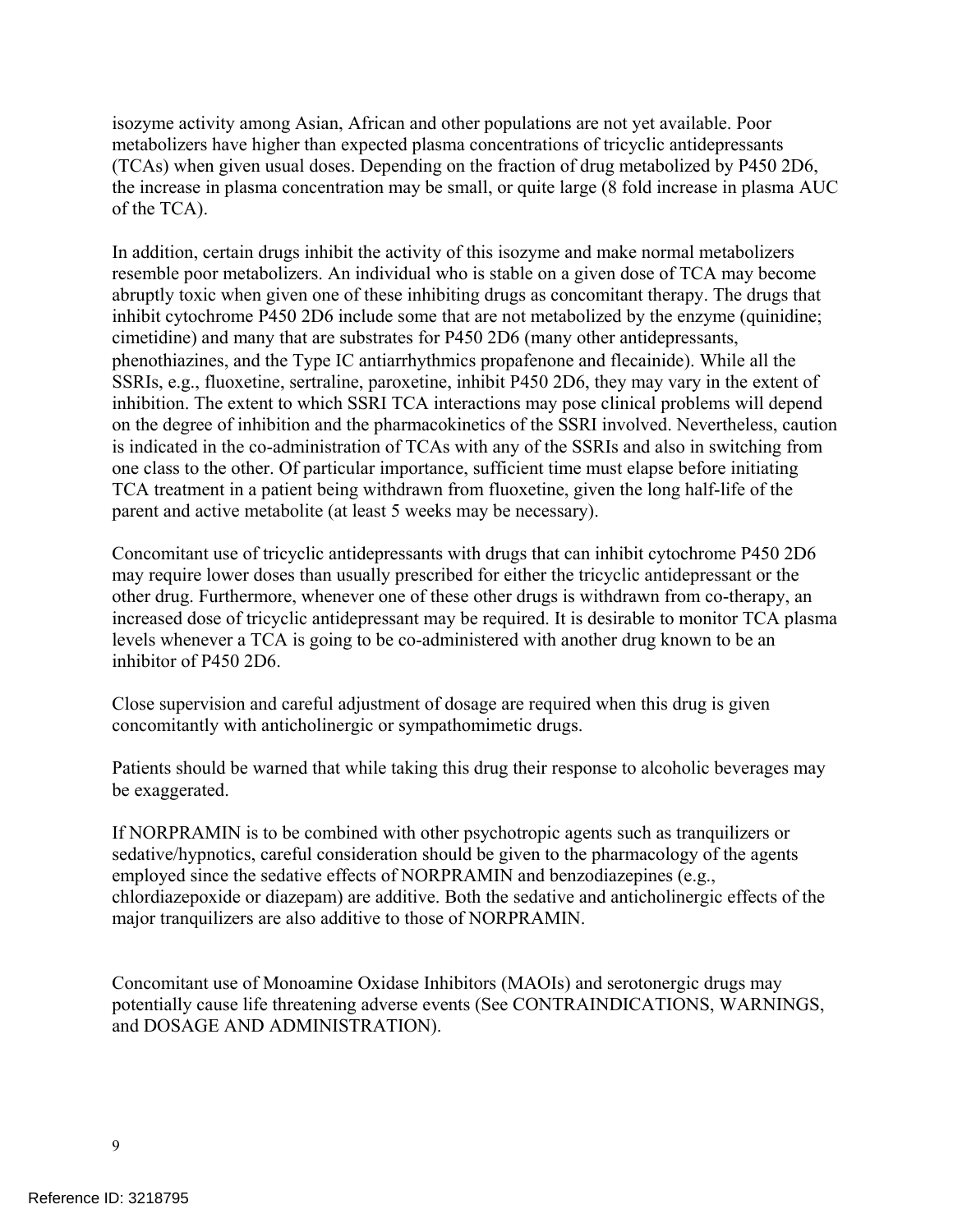# **ADVERSE REACTIONS**

Included in the following listing are a few adverse reactions that have not been reported with this specific drug. However, the pharmacologic similarities among the tricyclic antidepressant drugs require that each of the reactions be considered when NORPRAMIN is given.

**Cardiovascular:** Hypotension, hypertension, palpitations, heart block, myocardial infarction, stroke, arrhythmias, premature ventricular contractions, tachycardia, ventricular tachycardia, ventricular fibrillation, sudden death

There has been a report of an "acute collapse" and "sudden death" in an 8-year-old (18 kg) male, treated for 2 years for hyperactivity.

There have been additional reports of sudden death in children. (See PRECAUTIONS-Pediatric Use)

**Psychiatric:** Confusional states (especially in the elderly) with hallucinations, disorientation, delusions; anxiety, restlessness, agitation; insomnia and nightmares; hypomania; exacerbation of psychosis

**Neurologic:** Numbness, tingling, paresthesias of extremities; incoordination, ataxia, tremors; peripheral neuropathy; extrapyramidal symptoms; seizures; alterations in EEG patterns; tinnitus Symptoms attributed to Neuroleptic Malignant Syndrome have been reported during desipramine use with and without concomitant neuroleptic therapy.

**Anticholinergic:** Dry mouth, and rarely associated sublingual adenitis; blurred vision, disturbance of accommodation, mydriasis, increased intraocular pressure; constipation, paralytic ileus; urinary retention, delayed micturition, dilation of urinary tract

**Allergic:** Skin rash, petechiae, urticaria, itching, photosensitization (avoid excessive exposure to sunlight), edema (of face and tongue or general), drug fever, cross-sensitivity with other tricyclic drugs

**Hematologic:** Bone marrow depressions including agranulocytosis, eosinophilia, purpura, thrombocytopenia

**Gastrointestinal:** Anorexia, nausea and vomiting, epigastric distress, peculiar taste, abdominal cramps, diarrhea, stomatitis, black tongue, hepatitis, jaundice (simulating obstructive), altered liver function, elevated liver function tests, increased pancreatic enzymes

**Endocrine:** Gynecomastia in the male, breast enlargement and galactorrhea in the female; increased or decreased libido, impotence, painful ejaculation, testicular swelling; elevation or depression of blood sugar levels; syndrome of inappropriate antidiuretic hormone secretion (SIADH)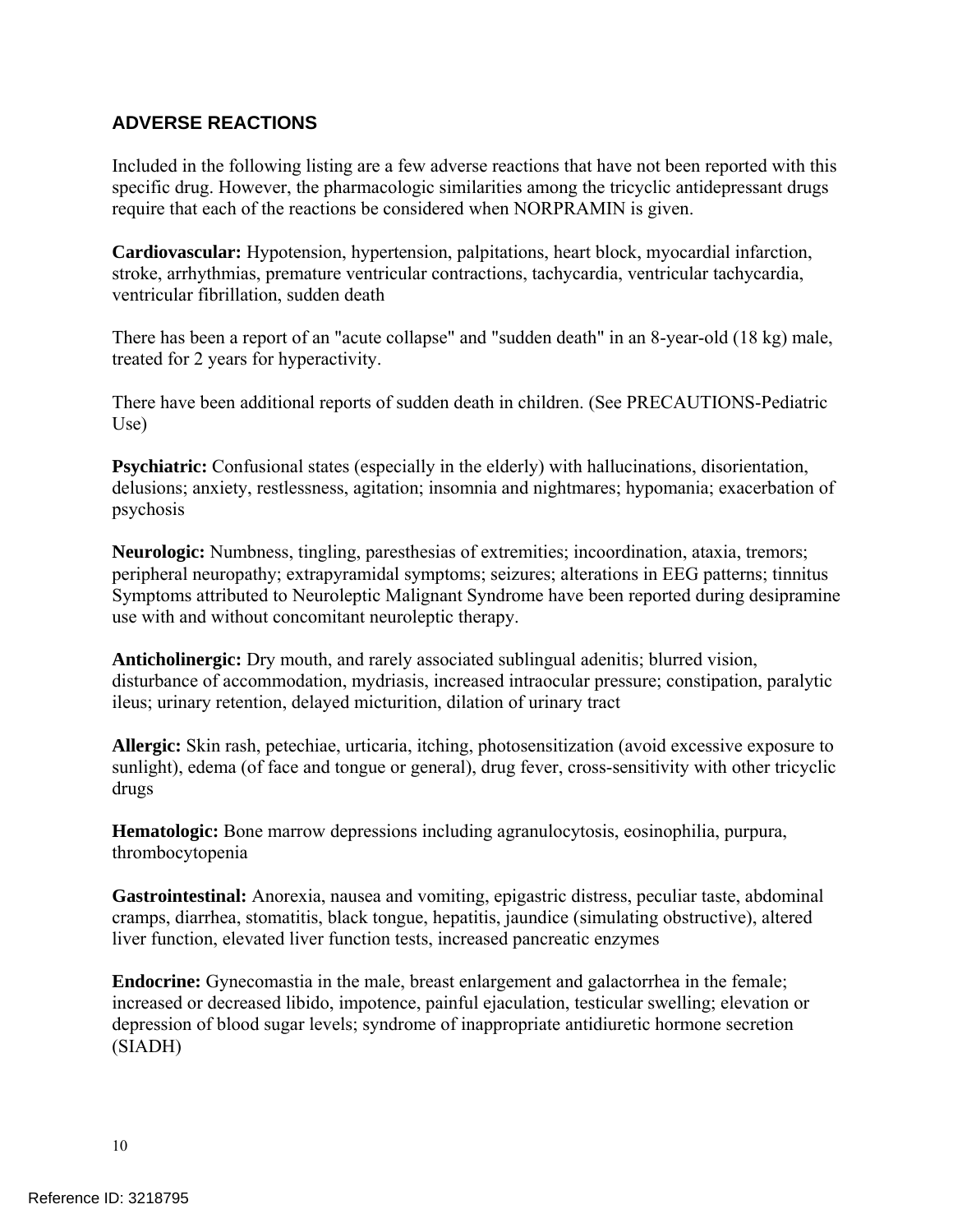**Other:** Weight gain or loss; perspiration, flushing; urinary frequency, nocturia; parotid swelling; drowsiness, dizziness, proneness to falling, weakness and fatigue, headache; fever; alopecia; elevated alkaline phosphatase

**Withdrawal Symptoms:** Though not indicative of addiction, abrupt cessation of treatment after prolonged therapy may produce nausea, headache, and malaise.

# **OVERDOSAGE**

Deaths may occur from overdosage with this class of drugs. Overdose of desipramine has resulted in a higher death rate compared to overdoses of other tricyclic antidepressants. Multiple drug ingestion (including alcohol) is common in deliberate tricyclic antidepressant overdose. As the management is complex and changing, it is recommended that the physician contact a poison control center for current information on treatment. Signs and symptoms of toxicity develop rapidly after tricyclic antidepressant overdose; therefore, hospital monitoring is required as soon as possible. There is no specific antidote for desipramine overdosage.

# **Oral LD<sub>50</sub>**

The oral  $LD_{50}$  of desipramine is 290 mg/kg in male mice and 320 mg/kg in female rats.

# **Manifestations of Overdosage**

Critical manifestations of overdose include: cardiac dysrhythmias, severe hypotension, convulsions, and CNS depression, including coma. Changes in the electrocardiogram, particularly in QRS axis or width, are clinically significant indicators of tricyclic antidepressant toxicity. Early changes in the QRS complex include a widening of the terminal 40 msec with a rightward axis in the frontal plane, recognized by the presence of a terminal S wave in Lead 1 and AVL and an R wave in AVR.

Other signs of overdose may include: confusion, disturbed concentration, transient visual hallucinations, dilated pupils, agitation, hyperactive reflexes, stupor, drowsiness, muscle rigidity, vomiting, hypothermia, hyperpyrexia, or any of the symptoms listed under ADVERSE **REACTIONS** 

## **Management**

Aggressive supportive care and serum alkalinization are the mainstays of therapy.

**General.** Obtain an ECG and immediately initiate cardiac monitoring. Protect the patient's airway, establish an intravenous line, and initiate gastric decontamination. A minimum of 6 hours of observation with cardiac monitoring and observation for signs of CNS or respiratory depression, hypotension, cardiac dysrhythmias and/or conduction blocks, and seizures is necessary. If signs of toxicity occur at any time during this period, extended monitoring is required. Follow ECG, renal function, CPK, and arterial blood gasses as clinically indicated. There are case reports of patients succumbing to fatal dysrhythmias late after overdose; these patients had clinical evidence of significant poisoning prior to death, and most received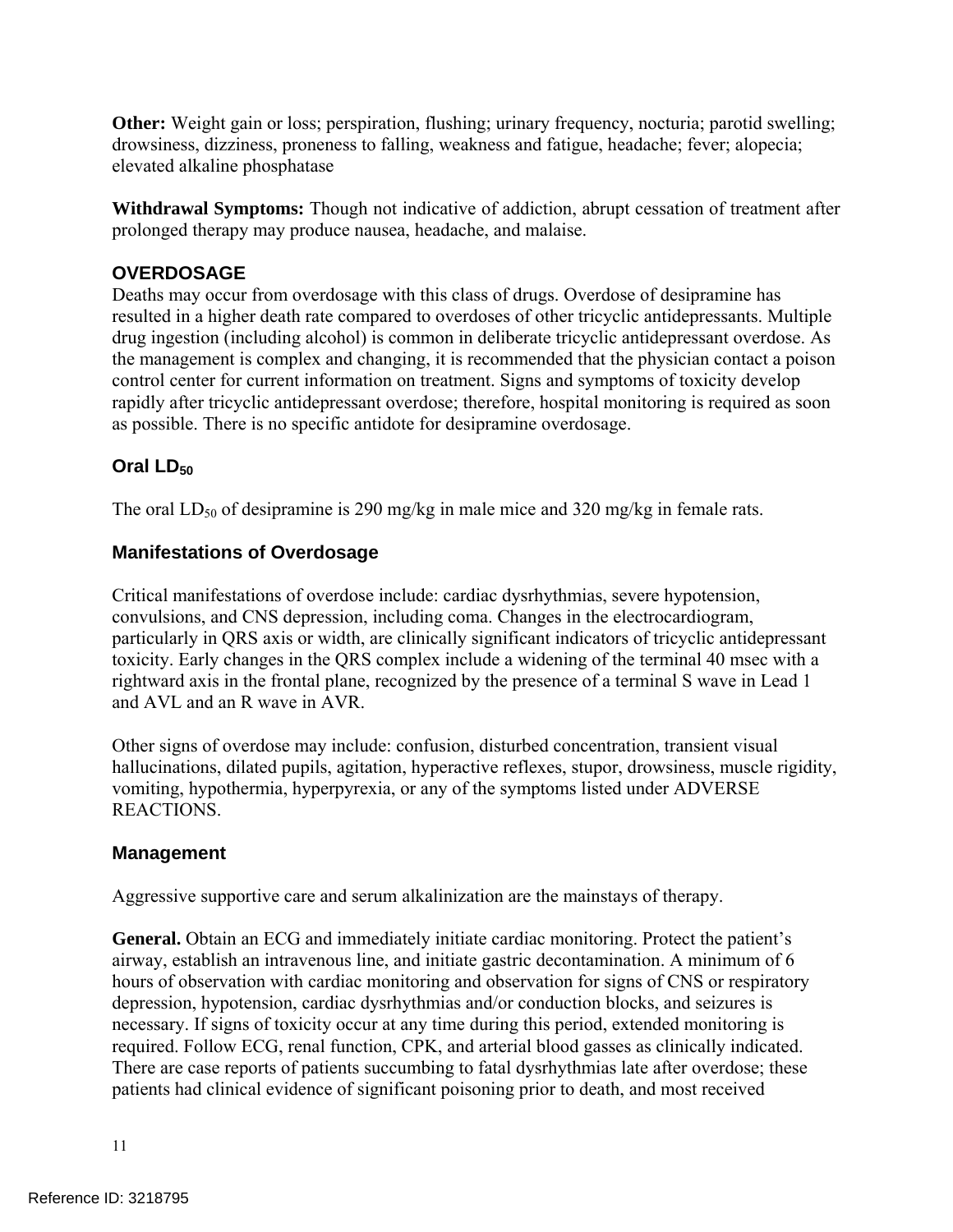inadequate gastrointestinal decontamination. Monitoring of plasma drug levels should not guide management of the patient.

**Gastrointestinal Decontamination.** Emesis is contraindicated. Activated charcoal should be administered to patients who present early after an overdose.

**Cardiovascular.** A maximal limb-lead QRS duration widening to greater than 100 msec is a significant indicator of toxicity, specifically for the risk of seizures and, eventually, cardiac dysrhythmias. Serum alkalinization with intravenous sodium bicarbonate and hyperventilation (as needed) should be instituted in patients manifesting significant toxicity such as QRS widening. Dysrhythmias despite adequate alkalemia may respond to overdrive pacing, betaagonist infusions, and magnesium therapy. Type 1A and 1C antiarrhythmics are generally contraindicated (e.g., quinidine, disopyramide, and procainamide).

**CNS.** In patients with CNS depression, early intubation is advised because of the potential for abrupt deterioration. Seizures should be controlled with benzodiazepines. If these are ineffective or seizures recur, other anticonvulsants (eg, phenobarbital, propofol) may be used.

**Psychiatric Follow-up.** Since overdosage is often deliberate, patients may attempt suicide by other means during the recovery phase. Psychiatric referral may be appropriate.

**Pediatric Management.** The principles of management of child and adult overdosages are similar. It is strongly recommended that the physician contact the local poison control center for specific pediatric treatment.

# **DOSAGE AND ADMINISTRATION**

Not recommended for use in children (see WARNINGS).

Lower dosages are recommended for elderly patients and adolescents. Lower dosages are also recommended for outpatients compared to hospitalized patients, who are closely supervised. Dosage should be initiated at a low level and increased according to clinical response and any evidence of intolerance. Following remission, maintenance medication may be required for a period of time and should be at the lowest dose that will maintain remission.

## **Usual Adult Dose**

The usual adult dose is 100 to 200 mg per day. In more severely ill patients, dosage may be further increased gradually to 300 mg/day if necessary. Dosages above 300 mg/day are not recommended.

Dosage should be initiated at a lower level and increased according to tolerance and clinical response.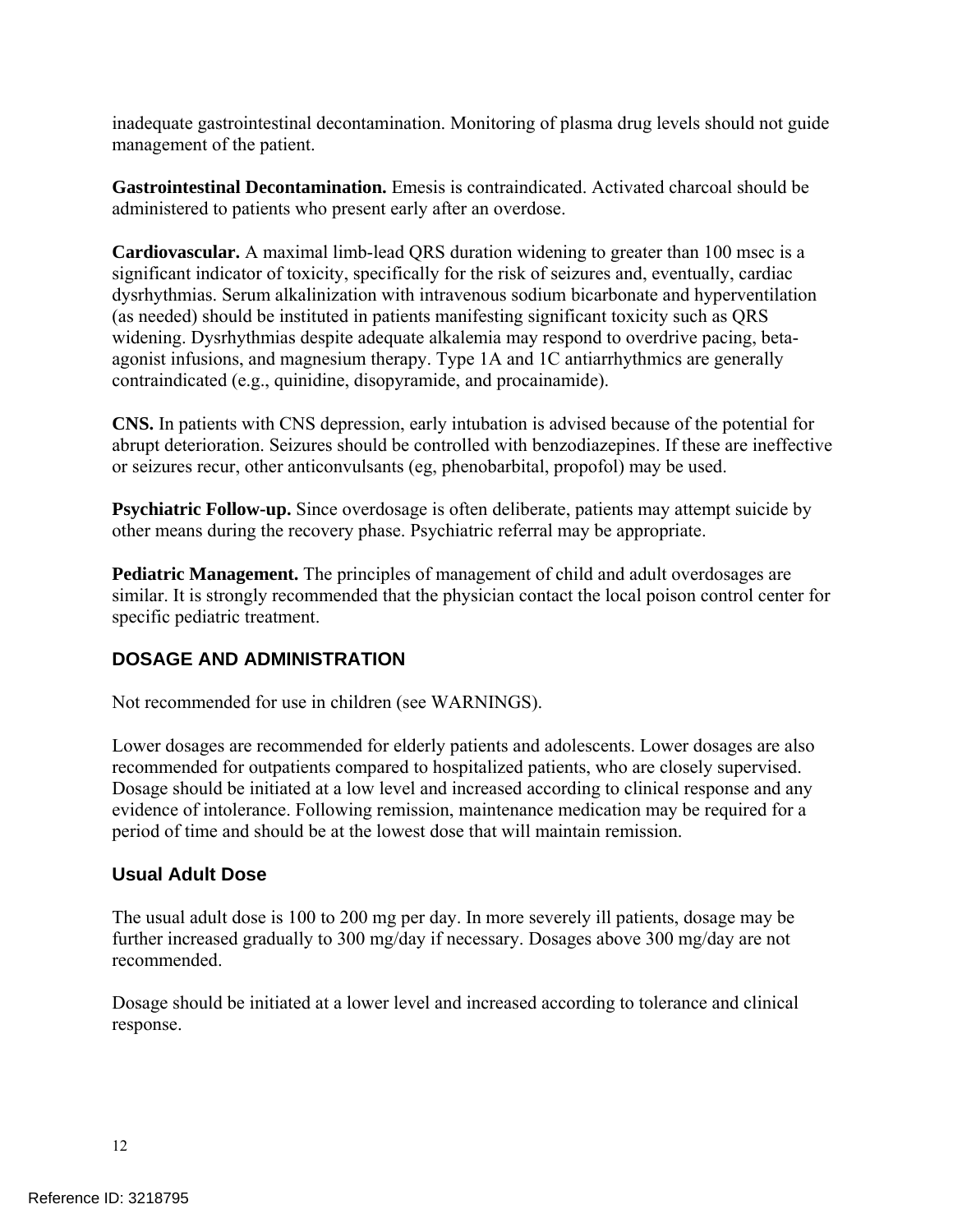Treatment of patients requiring as much as 300 mg should generally be initiated in hospitals, where regular visits by the physician, skilled nursing care, and frequent electrocardiograms (ECGs) are available.

The best available evidence of impending toxicity from very high doses of NORPRAMIN is prolongation of the QRS or QT intervals on the ECG. Prolongation of the PR interval is also significant, but less closely correlated with plasma levels. Clinical symptoms of intolerance, especially drowsiness, dizziness, and postural hypotension, should also alert the physician to the need for reduction in dosage.

Initial therapy may be administered in divided doses or a single daily dose.

Maintenance therapy may be given on a once-daily schedule for patient convenience and compliance.

## **Adolescent and Geriatric Dose**

The usual adolescent and geriatric dose is 25 to 100 mg daily.

Dosage should be initiated at a lower level and increased according to tolerance and clinical response to a usual maximum of 100 mg daily. In more severely ill patients, dosage may be further increased to 150 mg/day. Doses above 150 mg/day are not recommended in these age groups.

Initial therapy may be administered in divided doses or a single daily dose.

Maintenance therapy may be given on a once-daily schedule for patient convenience and compliance.

**Switching a Patient To or From a Monoamine Oxidase Inhibitor (MAOI) Intended to Treat Psychiatric Disorders:** At least 14 days should elapse between discontinuation of an MAOI intended to treat psychiatric disorders and initiation of therapy with NORPRAMIN. Conversely, at least 14 days should be allowed after stopping NORPRAMIN before starting an MAOI intended to treat psychiatric disorders (see CONTRAINDICATIONS).

## **Use of NORPRAMIN With Other MAOI's, Such as Linezolid or Methylene Blue:**

Do not start NORPRAMIN in a patient who is being treated with linezolid or intravenous methylene blue because there is increased risk of serotonin syndrome. In a patient who requires more urgent treatment of a psychiatric condition, other interventions, including hospitalization, should be considered (see CONTRAINDICATIONS).

In some cases, a patient already receiving NORPRAMIN therapy may require urgent treatment with linezolid or intravenous methylene blue. If acceptable alternatives to linezolid or intravenous methylene blue treatment are not available and the potential benefits of linezolid or intravenous methylene blue treatment are judged to outweigh the risks of serotonin syndrome in a particular patient, NORPRAMIN should be stopped promptly, and linezolid or intravenous